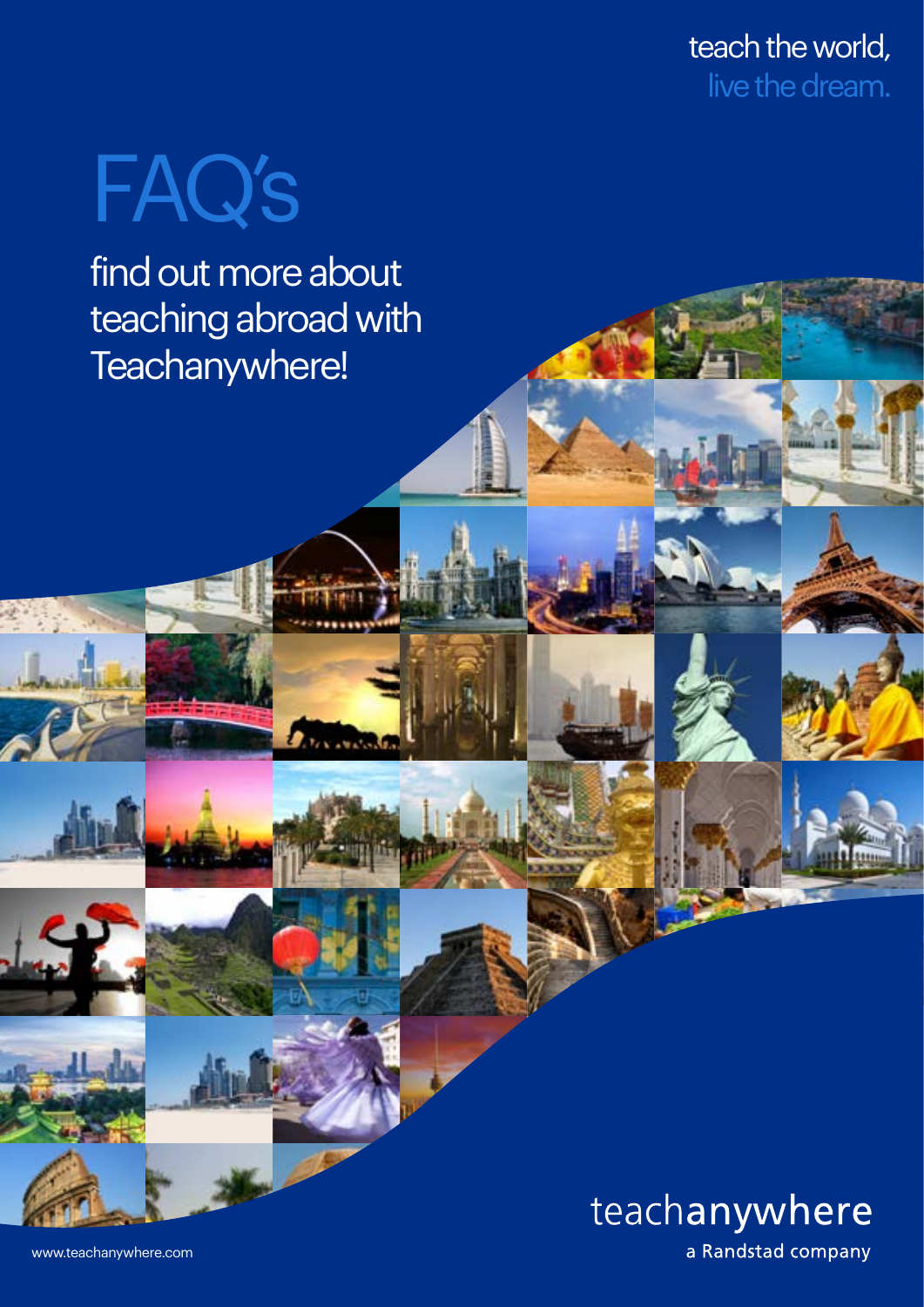# **Teachanywhere** FAQ's.

#### Why work in an international school?

The reasons to teach internationally are too many to list and can vary depending on where you end up working but the main reasons people choose to work overseas include having acultural experience, better work-life balance, being able to save money, opportunities for career development, the ability to learn a new language and simply being somewhere with nicer weather… Really the question is "Why shouldn't you work in an international school?"

# How do I get an international job?

Talk to Teachanywhere! We are experts in knowing what international schools look for and our consultants will quide and support you through the entire process. We partner with the best international schools all over the world and have been doing so for years - we'll make sure you end up somewhere you'll be safe, happy and fulfilled.

#### How do the interviews work?

The majority of interviews are held via a video call and it can be as quick as getting a job offer at your first interview or it may take more interviews depending on the school. In some cases schools may fly their management team to locations around the world to conduct a number of interviews face-to-face which is a great opportunity if it works for you but as that only usually happens once per year you are much more likely to be interviewed on Skype, Microsoft Teams, Google Hangout (or other video call). We will give you tips and guidance ahead of your interview to help you impress.

#### What qualifications do I need?

This can vary greatly depending on job, school and country but the bare minimum you need is to be a fully qualified teacher (PGCE, Bachelor of Education or equivalent) - if you don't meet this requirement you may want to look into TEFL teaching, but that's not something Teachanywhere currently helps with.

 If you are a newly qualified teacher (NQT) you should be aware that your options will be very limited until you have around 2 years postqualification experience.

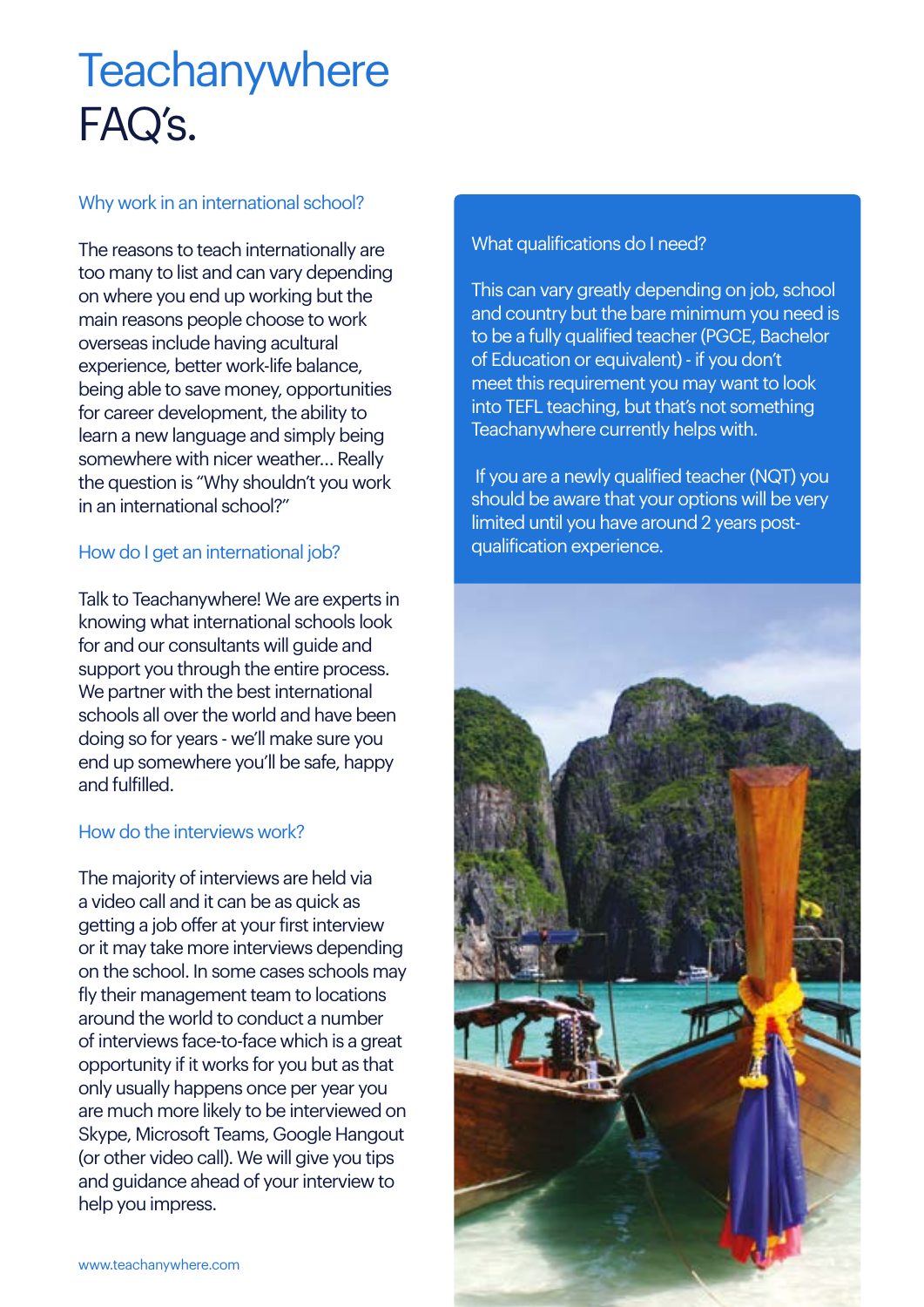#### What are the visa restrictions and laws?

Every country is different. For example some countries don't have a minimum post-qualifying experience requirement for visas, some have a twoor three-year minimum requirement but for some countries such as Indonesia it's as much as five years! In some places you have to be specifically qualified in what you want to teach and your Bachelors degree may be taken into account (eg. if you want to teach Maths in the UAE you'll need both your PGCE and Bachelors degree to be in Mathematics). You should also research and make yourself aware of what laws you will need to abide by in your new country. If you have any specific questions about this get in touch with us!

#### What sort of schools do you work with?

We work with a whole range of international and bilingual schools all over the world. They teach different curriculums (the most common are UK, US, Australian and International Baccalaureate known as IB) but all will expect you to teach through the medium of English and cover subjects in the same way you would back home. These schools can be part of larger groups of international schools, offshoots of British or American school networks as well as individual schools and government projects.





#### Where are the best places to go?

This is very subjective and will depend a lot on who you are and what you want, but a good general answer is that the best places are often those that you have yet to consider!

In popular locations such as Dubai, Hong Kong, Thailand and Singapore some schools have reported in excess of 200 applications per vacancy. With that in mind, it is worth also considering alternative locations. Some of the really up-and-coming places are China, Kuwait and Qatar - but there are plenty of others too!

#### What are the salaries and benefits?

Another thing that will vary greatly not just from country to country but also from school to school. With most regions it's fairly standard for schools to include accommodation (either a 1 or 2 bedroom apartment or a fixed accommodation allowance), and to cover the cost of the flights, visas and medical insurance. Your salary will always be enough to live comfortably where you are, but how much you can save will depend on what you get paid, the cost of living and your lifestyle. If you have a savings goal let us know and we'll advise where you can achieve it.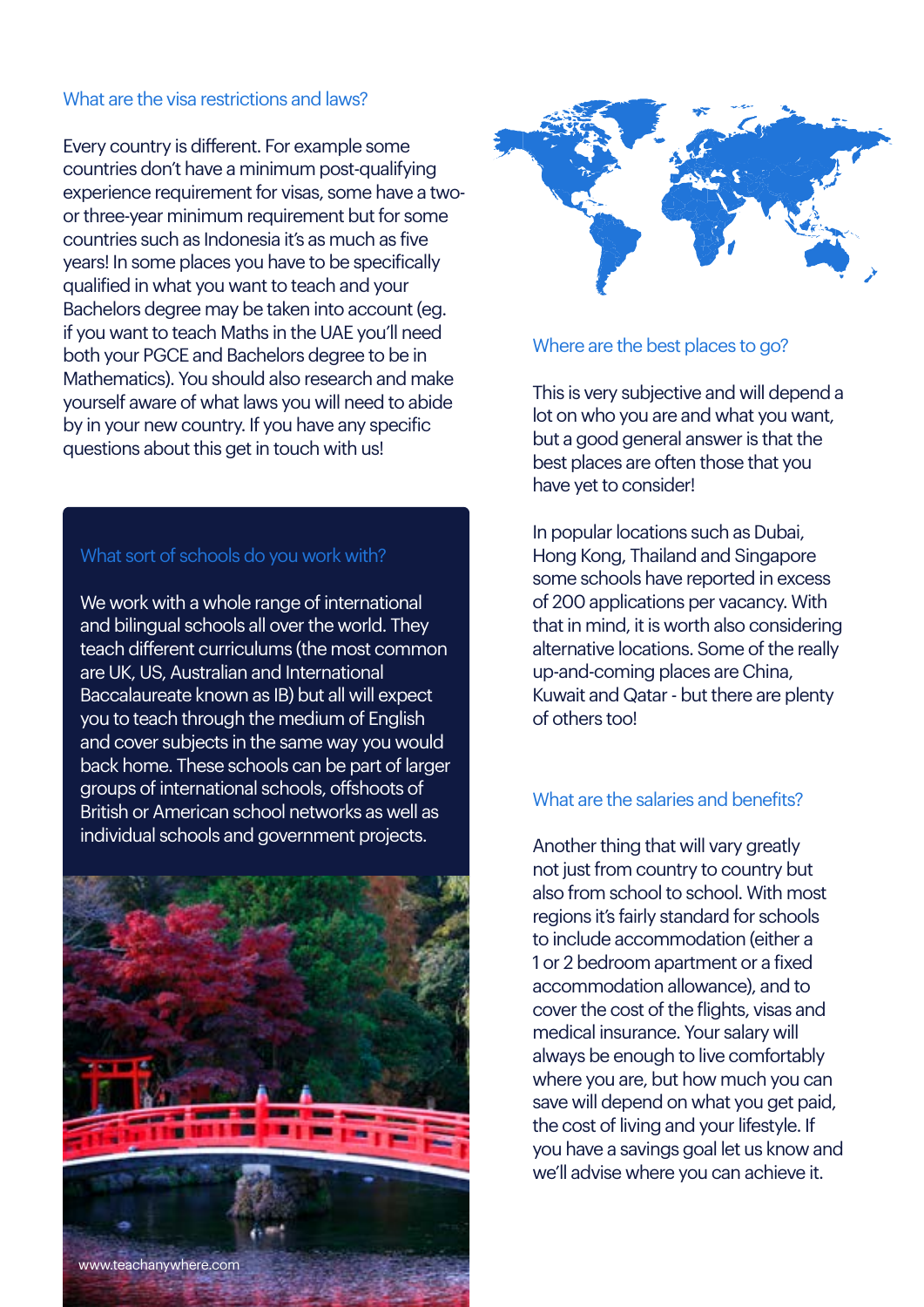# Can I take my family with me?

If you are planning on taking a family with you, you may find that you have extra things to consider and options may be more limited. There may be times that schools are not able to consider sponsorship of dependents such as spouses or children. There will still be many options but you may have to be prepared to make compromises. If you have children there are some schools which also provide free or subsidised schooling for up to two children.

#### Will I get a promotion?

It's very rare that an international school will hire above your existing level of experience as there will be a lot for you to adapt to without having to worry about extra responsibilities.

However, many of our schools are renowned for their career development and if promotion is something you are keen on you could be put on a path to take that next step much quicker than in your home country.

# Will the children in my class(es) speak English?

Every international school will have a large proportion of EAL students and in many cases the vast majority of students are EAL, however as the students will be used to receiving tuition in English and there are dedicated EAL departments and teaching assistants you'll be able to teach effectively.



#### Why should I work with Teachanywhere?

We have been dedicated international recruitment specialists for nearly two decades and are focused on recruiting only for international schools. We are also part of Randstad which is one of the largest HR and recruitment companies in the world, so we have the knowledge, systems and contacts to provide the best care to our teachers and schools. We have a vetting process for all the teachers and schools we work with to give you peace of mind through the recruitment process.